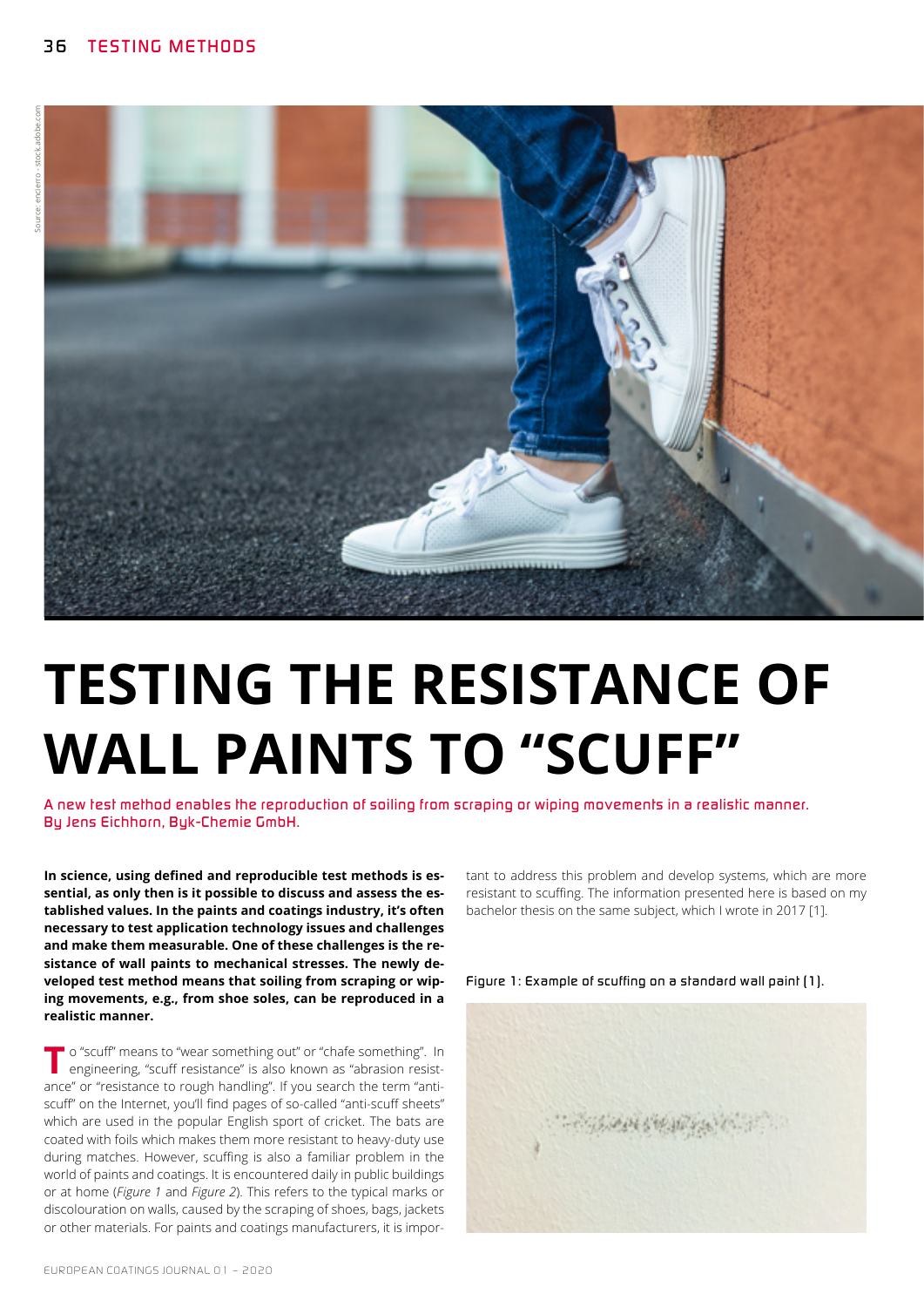# *RESULTS AT A GLANCE*

 $\rightarrow$  The resistance of wall paints to scuffing is a familiar and still very current topic on the market.

 $\rightarrow$  The use of suitable test methods is required to address such application technology challenges.

 $\rightarrow$  It was possible to develop a reproducible and realistic replication of the effect using the skid resistance tester.

 $\rightarrow$  The soiling can be measured with the aid of spectrophotometers.

 $\rightarrow$  This challenge can be tackled by means of the correct formulation and the use of efficient surface-active additives.

#### **DEVELOPMENT OF A SCIENTIFIC TEST METHOD**

The development of a new method first requires some basic research. Manual tests were initially carried out using different materials from sole manufacturers and local shoemakers, and the phenomenon of scuffing was investigated. Microscopic images of such soiling have shown that different coatings and test materials used can cause differing effects. These include the mechanical abrasion of soles and the burning into the wall paint.

It was important to make these effects reproducible in a realistic manner and always under similar conditions. Familiar devices such as crockmeters or abrasion testers were initially used in order to do this. However, it was not actually possible to reproduce the scuffing effect, as these devices simulate a sustained, repeated load, and not a single swinging or wiping movement. It was thanks to comprehensive re-

#### *Figure 2: Example of scuffing on a standard wall paint (2).*



search on test equipment used in other sectors that the so-called skid resistance tester (referred to in the following as SRT) was discovered.

# **DIFFERENT ORIGINS, NEW PURPOSE**

This pendulum-shaped device was originally developed for a sliding resistance measurement of road marking paints. The SRT is therefore robust and built for mobile use, so that it can replicate the rubber of car tires impacting directly on the road surface. The rubber (*Figure 4*) is released from a defined deflection and the coating absorbs part of the kinetic energy of the fall. The pendulum then releases a pointer which displays a value on a scale which is then the measurement for the slip resistance of the tested paint. In our case, the rubber represents the sole of a standard shoe. The measurement of the slip resistance and the display on the scale are of secondary importance here. The falling motion should simulate the wiping movement on the wall and initially only the applied soiling on the coating is of interest.

# **NEED FOR REPRODUCIBILITY AND COMPARABILITY**

In order to ensure that this method results in the recording of reproducible and comparable data and results, it is important that some parameters are always kept the same: Firstly, work must be conducted in an air-conditioned room under standard conditions, and secondly, the rubber used must be certified by the manufacturer. This ensures that the dimensions and composition are always the same. Different types of rubber with differing degrees of hardness are available; they usually have a shelf life of twelve months.

*Figure 3* shows the experimental setup. Due to the locking or the height of the pendulum and the dimensions of the rubber, the pressure load on the coating is consistent every time a test is carried out. The support of the rubber on the pendulum shoe is spring loaded, which guarantees a consistent pressure across a defined route. It is therefore important to catch the pendulum after the swing and to prevent its return movement. By using the hook on the pendulum shoe, the device can be returned to the initial state. A second swing increases the homogeneity of the generated surface, resulting in greater measurement precision. Then, a dry cloth is used to remove the surface soiling or abrasion from the sample and the rubber. The actual scuffing effect is what is left behind. *Figure 7* shows a typical sample with a strong scuffing effect; by contrast, *Figure 6* shows a paint with very good scuffing resistance. To prevent any contamination on the rubber, a few pendulum swings are carried out over a fine

#### *Figure 3: Skid resistance tester (SRT): overview.*



0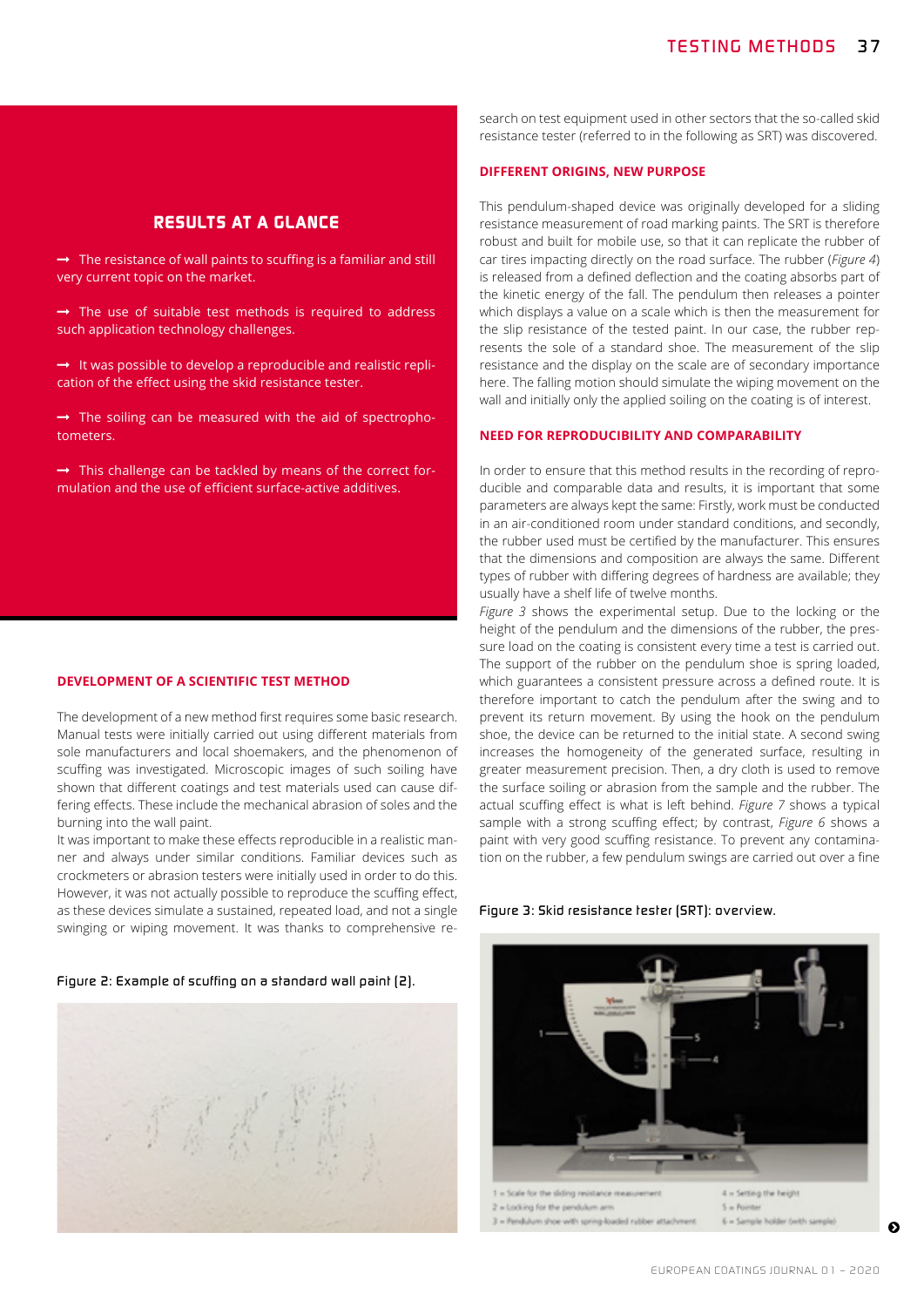$\bullet$  sandpaper between two test systems. The length of the generated route is set by adjusting the device height and using a ruler (*Figure 3*).

# **COLOURIMETRICAL DETERMINATION**

The use of these parameters and an unprofiled, smooth material produces an even and homogeneous surface with the soiling, which can then be measured colourimetrically with the aid of a spectrophotometer. For this process, a "spectro-guide sphere gloss" from Byk-Chemie was used. The measurements were carried out in the CIELab colour space which is generally used nowadays. The space, in which all colours imaginable can be found as colour locations, spans across a Cartesian coordinate system. The X and Z axes (in the case of a\* and b\*) form a level which is described by the complementary colour theory. According to this, the colours red and green are opposite one another on the abscissa, and on the application axis the colours yellow and blue. The ordinates represent the brightness values  $L*$  (0 = black, 100 = white). Using the coordinates assigned, it is possible

 $\Delta E_{ab}^* = \sqrt{(\Delta L^*)^2 + (\Delta a^*)^2 + (\Delta b^*)^2}$ (Equation 1)

to calculate colour differences between a sample and the associated standard using the equation

∆ = *Sample – Standard* (Equation 2)

As the rubber used is black, the changes to the  $a<sup>*</sup>$  and  $b<sup>*</sup>$  axis are ignored and only the changes in brightness are taken into consideration. Using the generated ∆L values, the samples can therefore be compared with one another and assessed. If other materials are used, it must be decided whether or not it is more practical to use the ∆E\* value.

# **LIMITS AND INFLUENCES**

The tests have shown that the coating thickness does not have a great deal of influence. Samples with thicknesses between 100 and 200 micrometers (doctor blade gap) were applied and measured. Over time, or rather with an increasing number of tests and depending on the surface of the wall paint, the rubber was rubbed off and the contact surface changed slightly. However, no decisive influence on the reproducibility had been established so far. According to the manufacturer's information, the test material should usually be replaced after a year.

The surface structure of the system used, however, can have a great influence on the resulting effect. An agitated and structured surface also

brings about a change to the contact surface and therefore pressure differences. This can lead to fluctuations in the results. Moreover, no homogeneous surface is therefore generated, which can lead to significant measurement errors. The friction during the load heats up the rubber over time. This can result in differences in the generated effects, which is why you should wait for a certain period of time between the tests, so that the material can cool down again.

Even if the effect usually takes place on substrates such as (woodchip) wallpaper and mineral substrates such as plasters, a non-absorbent, smooth substrate such as glass or plastic should be used for the test methods. Tests have shown that absorptive substrates, such as fiber cement (also with a barrier primer) can influence the surface to such an extent that no homogeneous effect can occur. By filling the sample holder

#### *Figure 5: Ruler for adjusting the load surface.*









*Figure 7: Sample plate with applied wall paint with scuffing (bad).*



*Figure 4: Image of a rubber attachment.*